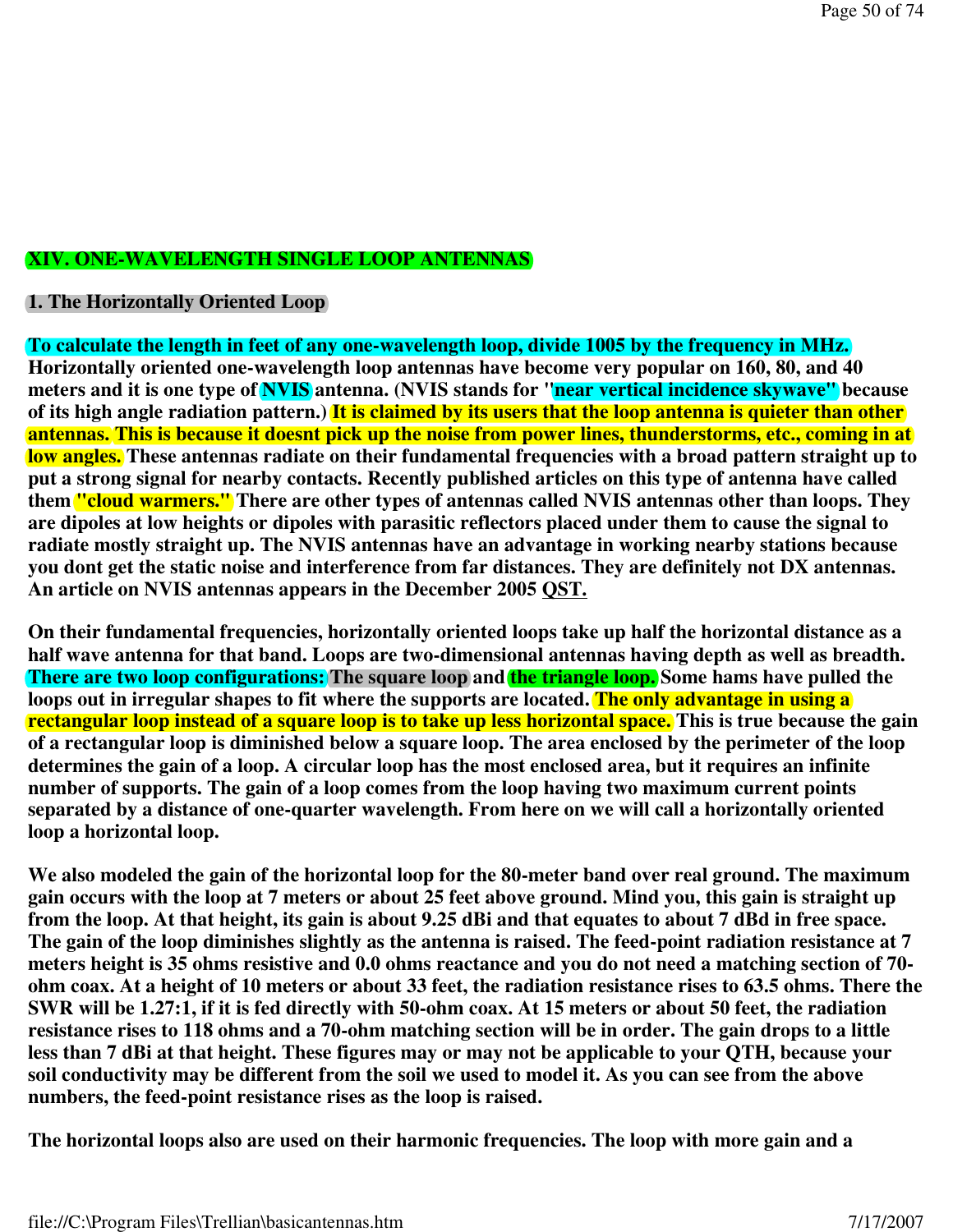**superior pattern is a two-wavelength loop. An 80-meter loop is a two-wavelength loop on 40 meters. The two-wavelength loop has a lower angle of radiation, but is a very large antenna for 80 meters. At 3800 kHz it has a perimeter of about 530 feet. A two-wavelength loop is not an NVIS antenna. Using coax with a tuner is not an ideal way for working a loop on its harmonic frequencies. This is because of the high SWR in the coax on some bands will cause high loss. For example, an 80-meter loop fed on 40 meters will have an SWR of 8:1 and the SWR on 20 meters will be 49.5:1. There will be some hams who will say they get satisfactory results this way, however theory suggests they will have a stronger signal if they use a ladder-line because ladder-line has less loss. Feeding a loop antenna with ladder-line makes more sense when working a loop on harmonic frequencies.**

**Figure 29. One Wavelength Horizontal Loop**



**To realize maximum gain, make the square and triangle have equal sides. When the sides are equal, the loop has maximum enclosed area for whatever configuration you use. Other shapes will work, but the gain will suffer.** 

**To support a square loop, you will need four supports, one for each corner. We hope you will have trees or masts in the right places. A triangular loop will need three supports. Once you have cut the single piece of wire to the right length, run the wire through as many insulators as you have corners. At each corner of the loop, put an insulator and tie the corner to a support with a rope from the insulator. To make the feed-point, connect both ends of the loop to an insulator. Strip the insulation from the outer part of the coax. Separate the shield from the center conductor. The ends of the coax are connected to the ends of the loop across the insulator. Most hams do not feed loops with a balun at the feed-point.**

## **2. The Vertically Oriented Single Loop for 40 and 80 Meters**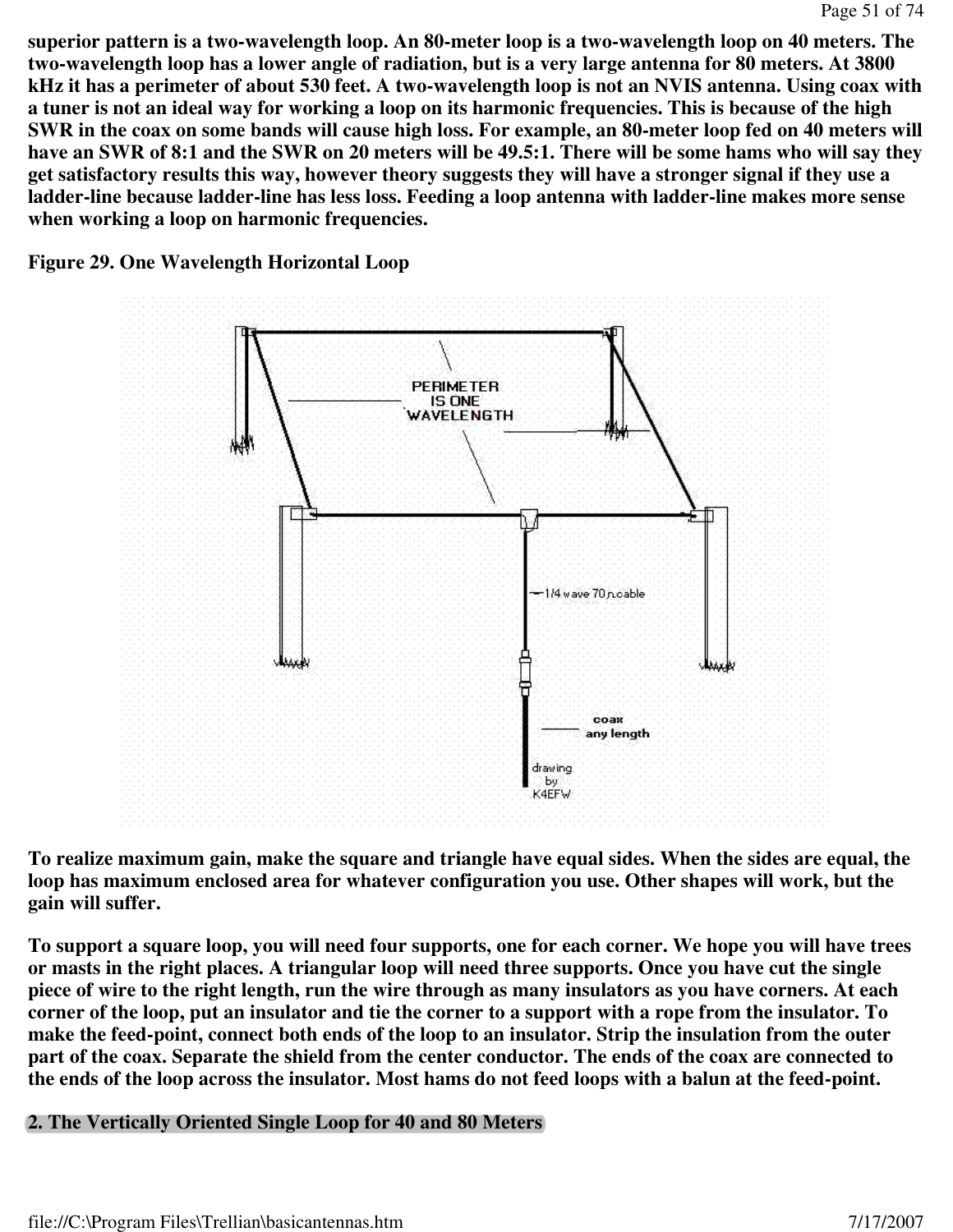**Vertically oriented loops radiate broadside to the plane of the loop. A horizontally polarized vertically oriented loop has both vertical and horizontal wires. From here on out, we will refer to a vertically oriented loop as just a vertical loop. When using this term, we are not referring to its polarization. If the feed-point is on one of the horizontal wires, the loop radiates horizontally polarized waves. The vertical wires radiate weaker vertically polarized waves. If the feed-point is on one of the vertical wires, vertically polarized waves will be radiated. The radiation from a one-wavelength vertical loop has both high-angle and low-angle radiation. It is a good antenna for both nearby stations and for DX contacts. It is better than a dipole for DX because the vertical loop puts out a stronger low angle signal than a dipole does.** 

**The gain of a vertical delta loop is 4.55 dBi or about 2.4 dBd. Its feed-point impedance is about 120.5 ohms. The square vertical loop has 5-dBi gain and about 2.85 dBd and the feed-point resistance is 143 ohms. They both need to be fed with a series quarter-wave matching section of 70-ohm coax.**

**Figure 30. Single-Element Vertical Delta Loop** 



**Square vertical loops need two supports. The square vertical loop needs less vertical space than the delta loop. The vertical space needed for a square vertical loop for 80 meters is 92 feet. For 40 meters the vertical space is half that. It is rare to find someone using the square vertical loop these days. The vertical delta loop is more common because it needs only one high support. The apex of a delta loop for 3500 kHz needs to be 102 feet high and on 40 meters, it needs to be 62 feet. This assumes the bottom horizontal wire will be 20 feet off the ground. In order to make a vertical loop fit on a shorter support, the sides of the loop can be reduced in length while making the horizontal wires longer. This will put the two maximum current points closer together, which has the effect of reducing the gain.** 

**Like the horizontal loop, the formulas for finding the length in feet of these loops are the same: 1005**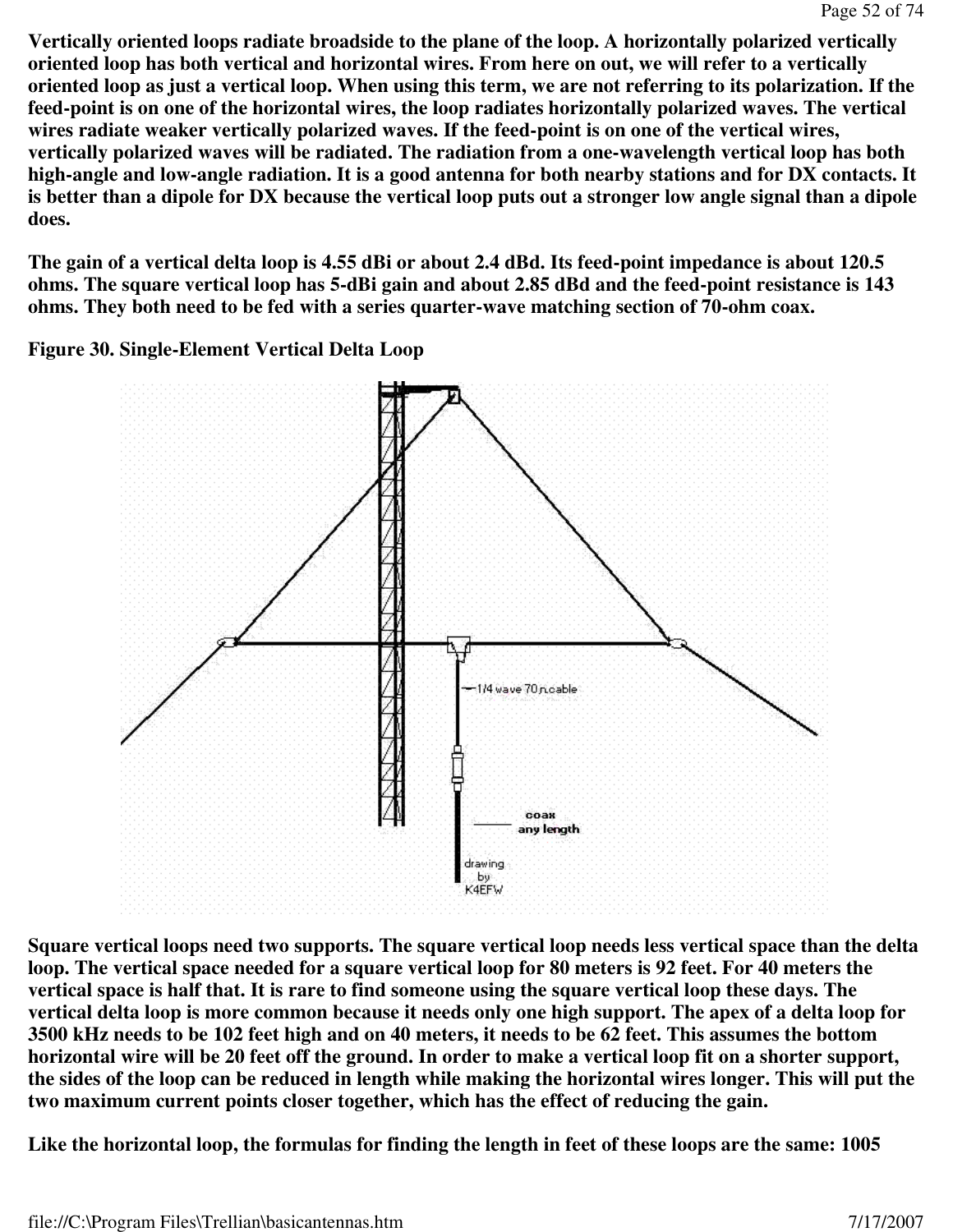**divided by frequency in MHz. In addition, because the feed-point resistance is nearly the same as horizontal loops, quarter-wave matching sections and other methods can be used to feed the vertical loops. The vertical loop is not as sensitive to height as the horizontal loop. Both vertical square loops and vertical delta loops can be operated on harmonically related bands. (See Figure 32).** 

**Figure 31. Radiation Pattern of a 30-Meter Delta Loop on 30 Meters. The Bottom Wire is at 18 Meters above Ground.**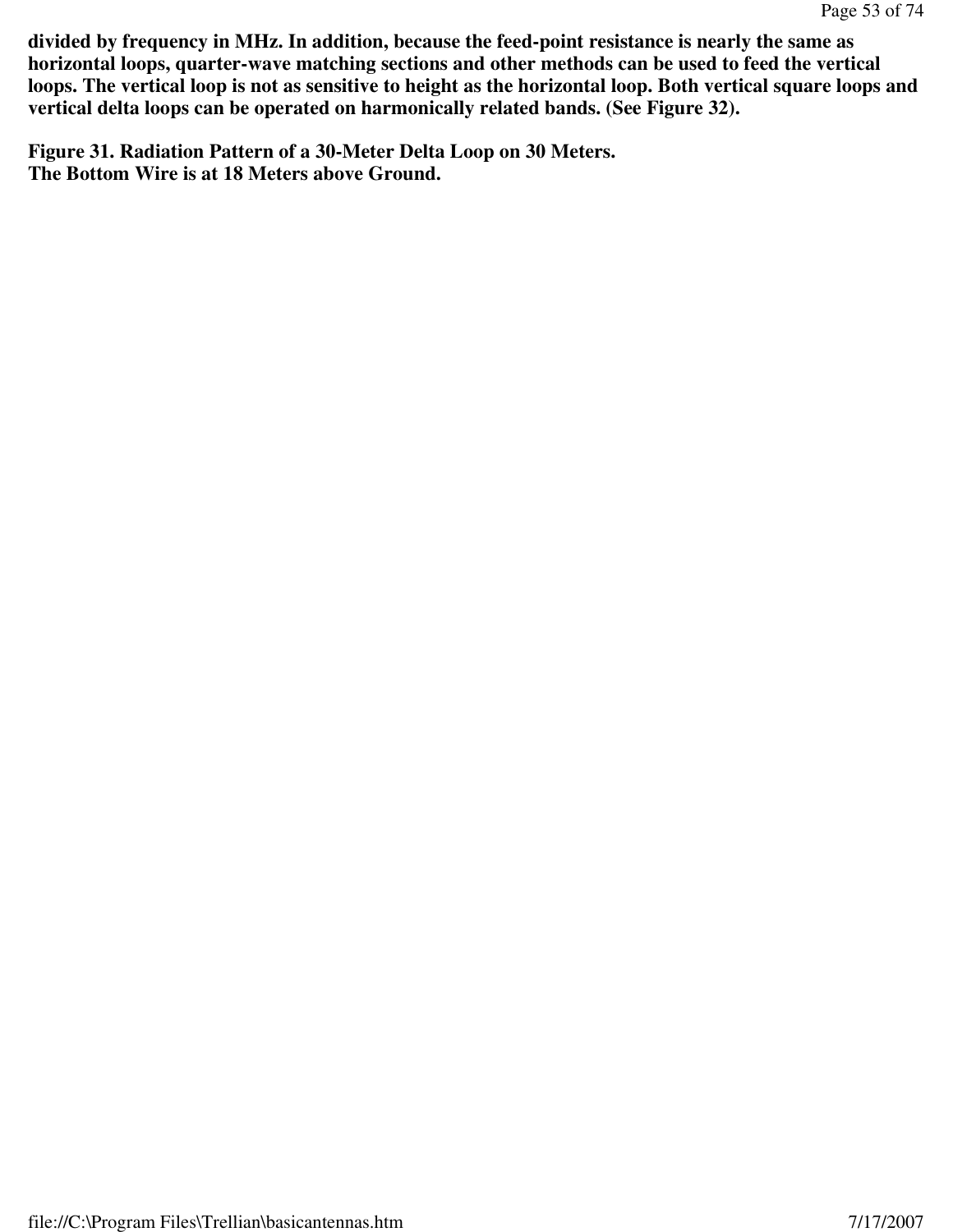MMANA-GAL v. 1.0.0.65

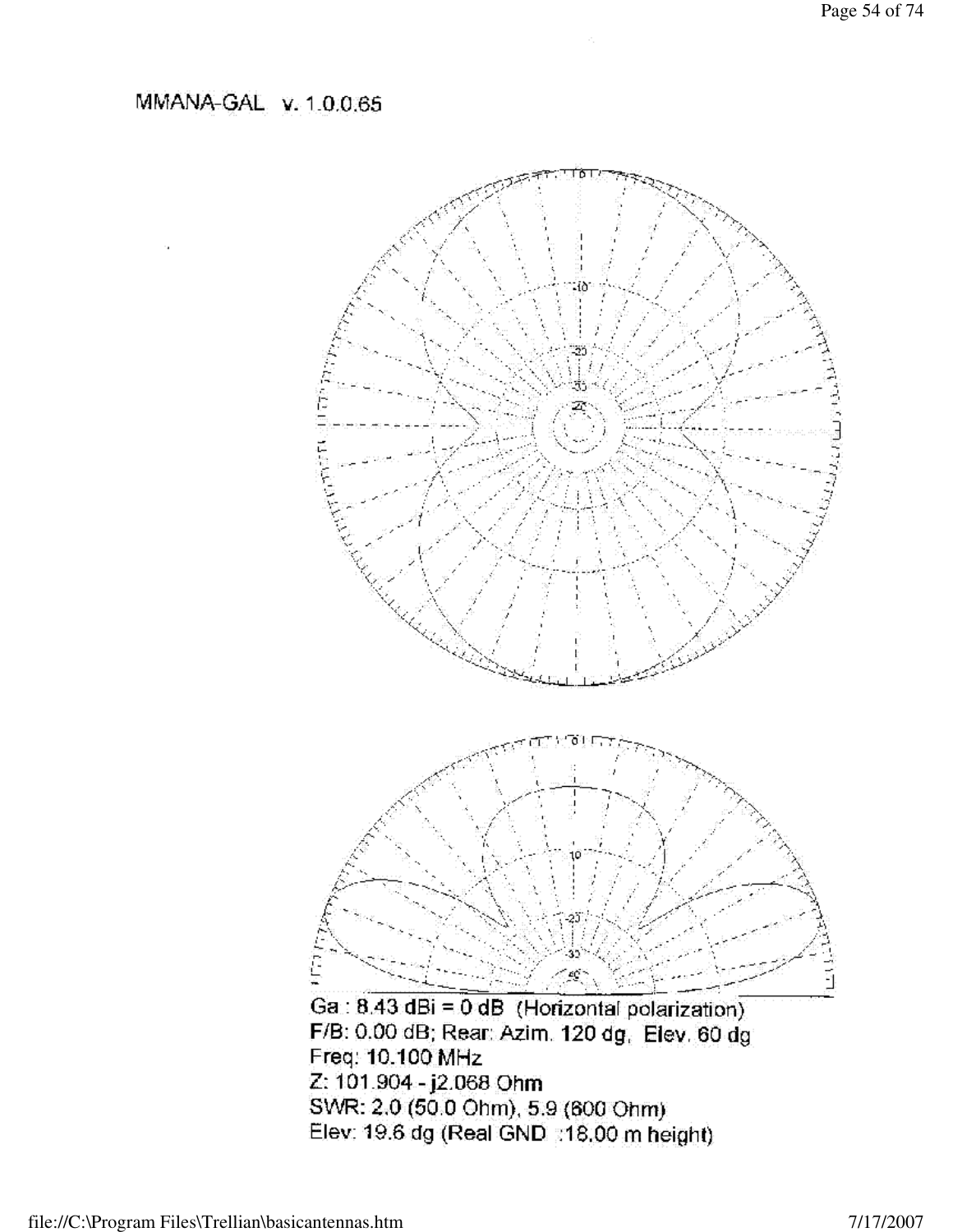**The horizontal pattern shown above demonstrates that the 30-meter delta loop has a bi-lobal pattern broadside to the plane of the loop. The vertical pattern below the horizontal pattern shows both high angle and low angle radiation. The angle of maximum radiation is at 35 degrees above the horizon. The angle of radiation straight up is only down about 1.5 dB. This is pattern demonstrates the vertical delta loop is good for both nearby stations as well as DX.**

**Figure 32. Radiation Pattern of a 30-meter Delta Loop on 15 Meters**